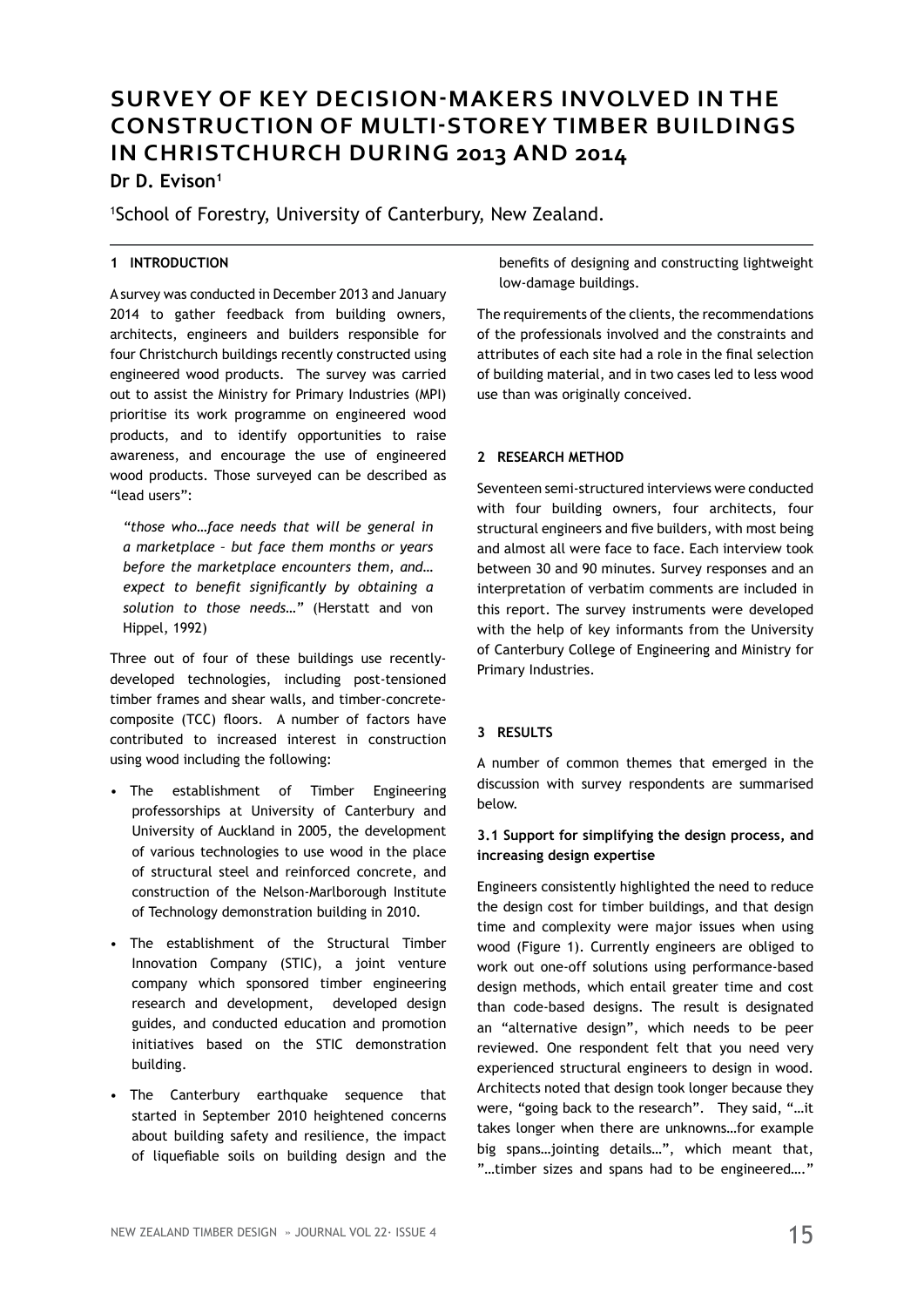By contrast, one architect stated that design time was less with timber than with steel due to, "…lots more detailing with steel for fire protection…" One respondent suggested that subsidising peer review costs would be helpful as this cost is currently the responsibility of the designer.





There was very strong support for upgrading the New Zealand timber design standard NZS 3603 (1993). Although design stress data are available from LVL manufacturers, the current standard doesn't include LVL, and the information it contains is very generic. Engineers commented, "The timber standard is 60 years behind concrete - the first serious concrete standard was done in 1935". It was also noted that, "Timber is a first generation standard". One builder stated, "Code design is the place to start…the timber code is woefully behind current research, compared with steel and concrete". Another builder said, "Engineers do not trust timber because they don't have a standard". To support the use of structural timber in construction that goes beyond the prescriptive methods provided in NZS 3604 (2011), wood needs to compete effectively with concrete and steel. For example, both steel and concrete have comprehensive standard connection guidelines – thereby providing better ways to design compliant connections. These guidelines reduce design time and cost and professional risk for the engineers. In general, both engineers and architects agree that design time was longer for the timber buildings studied. There are a number of actions that should be taken to reduce design costs by providing or upgrading the following:

- Standards
	- Design code (NZ standard)
	- Material specifications (NZ standards)
- Design guides (that specifically support the new standards)
- Standard details

These actions were strongly supported by the engineers surveyed. All engineers surveyed responded it would be "very helpful":

- to have post-tensioning systems based on engineered wood included in building codes and standards, and
- to have standard detailing available for engineered timber during in the design process.

The lack of an up-to-date design standard and supporting documents means that design takes longer, is more expensive, and, because of liability concerns, may be more conservative than is actually required. The consequence may be a more complicated design, and require more complex fabrication and construction methods. Therefore the lack of standard solutions and guidance at the design stage has the potential to increase costs throughout the entire value chain. Good design also requires collaboration and consultation with fabricators and builders, as well as engineers and architects, and these from an early stage in the design process.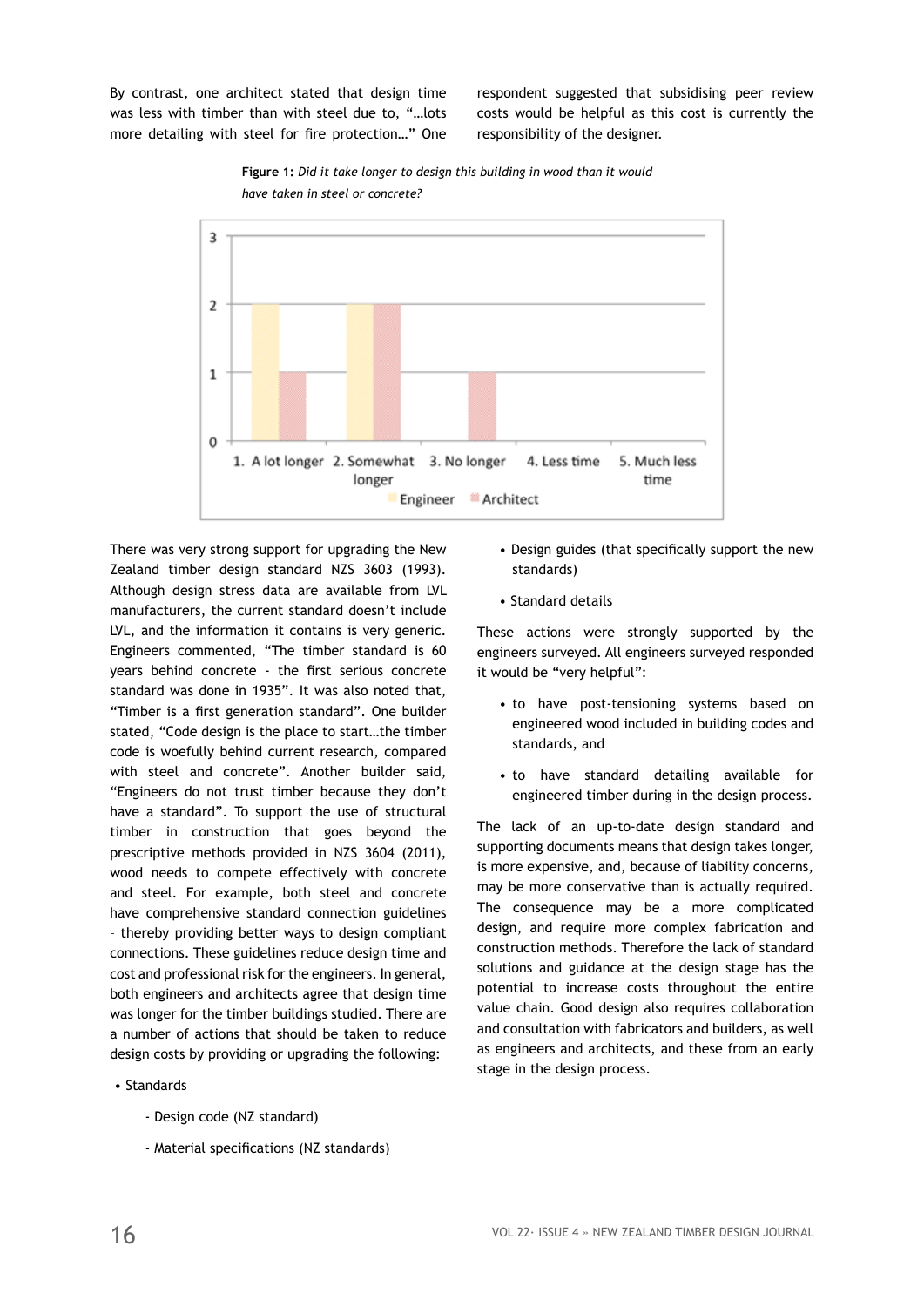## **3.2 The interface between research and engineering practice, and further research needs**

There is a natural tension between the professional engineer developing expertise in timber design to create a competitive advantage, and the desire of producers and researchers to disseminate information as widely as possible to get a quicker uptake of the technology (i.e. more buildings built). A number of respondents also highlighted the gap between research results and what a practicing structural engineer can action and use.

There are major benefits in having an independent organisation that is responsible for managing the interface between researchers and practitioners, and there is currently no organisation doing this for wood. While STIC clearly played an influential and valuable role in the implementation of research results, the poor uptake of its design guides was surprising. Some respondents expressed a strong view that

design guides should be more freely available<sup>1</sup>. None of the architects surveyed used the design guides produced by STIC (Figure 2), however some were in direct contact with STIC and University of Canterbury researchers. Some of the engineers surveyed noted they had direct discussions with researchers at University of Canterbury and STIC, which may have obviated the need for design guides. A number of respondents felt the role of a design guide was to provide more detail on how to meet a standard, and that a design guide was less useful if the underlying standard was not available. The limited funding "life" of STIC meant that it was not possible to develop a new timber standard as part of that project.

An independent organisation responsible for the promotion of new technologies can also identify gaps in knowledge that researchers can fill. In two of the buildings studied, less wood was used than originally conceived. A detailed gap analysis of the reasons for this change would be useful to determine additional



**Figure 2:** *Are you aware of EXPAN timber design guides for post-tensioned multi-storey buildings?*

research that may be required. It was suggested that timber floors (including timber/concrete composite systems) are expensive and there are not many options (as opposed to precast concrete and steel where there are lots of options. For example one respondent suggested the requirement was for a, "… clean and simple floor that is cheap and repeatable,

with 6-10 m spans..."). Another respondent said that timber concrete composite floors are "…not cost effective…"2 .

The use of shear walls was rejected by some clients and their architects, because they impeded sight lines within a building and also to the outside. The steel

1 I have been informed that the design guides produced by STIC under the Expan brand name are freely available to registered users, and that registration is also free-of-charge. Part of the contention here seems to be that EXPAN required the signing of a waiver of liability, which led to some respondents rejecting their use. This reinforces the need for a new standard as a first step, as this would provide greater comfort (in the sense of reducing professional risk) to the design engineer.

2 There appears to be some conflicting evidence on this point, with some data from quantity surveyors suggesting that TCC floors are competitive.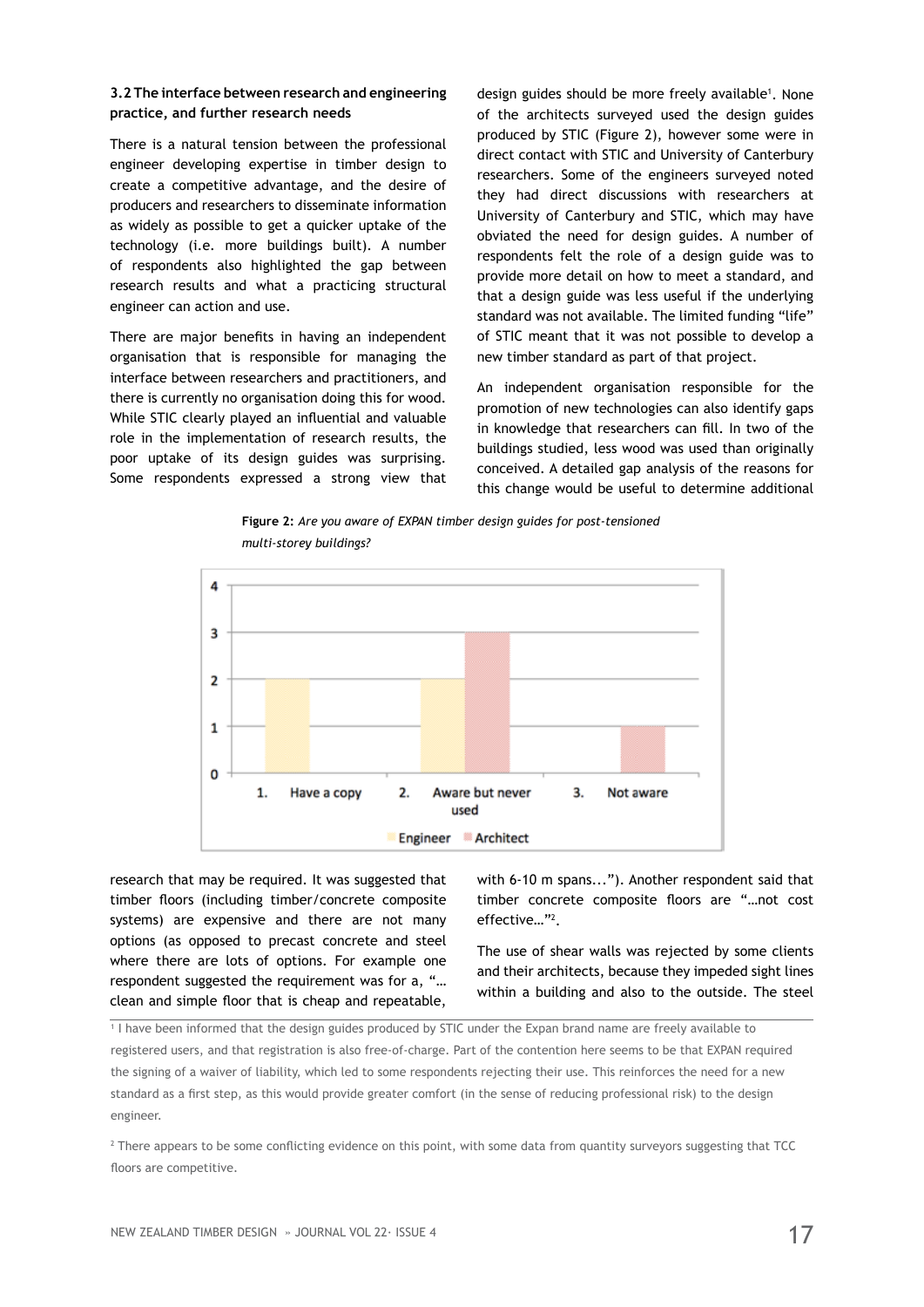K-brace system that was used as a substitute for the shear wall system in one of the buildings surveyed could be replicated in timber, once the required research and design work is done.

Engineers (and builders) are concerned about the amount of time that structural timber components might be exposed to the weather before the building is closed in. More work on protective coatings and methods of weatherproofing was suggested by a number of respondents. Further research on the longterm performance of timber, including creep in beams and deflection of floor systems, and on acoustic performance and dynamic performance of long span floors was also suggested.

#### **3.3 Promotion of wood use**

The building owners and architects surveyed were generally positive about specifying wood in future projects. All building owners were initially motivated to build in wood because of interest in the new technology, general environmental awareness, or a desire for an innovative solution related to lowdamage earthquake performance. Some building owners and developers mentioned that the system was not as well developed as they expected (which led to increased design and construction costs), however as a group they remain positive about the technology. The architects and building owners surveyed were generally very positive about the use of timber in multi-storey buildings.

Recent earthquake activity in Christchurch has increased the emphasis on building resilience and building in wood is seen to be an advantage because building repairs are expected to be relatively easy and quick for timber buildings. One owner stated he would promote the safety and resilience benefits of the technology strongly to tenants. All the architects surveyed stated that low-damage design was something clients were currently aware of and asking for. One respondent also stated the lowdamage requirement was "starting to fade now", and three out of four architects thought that lowdamage design will be an important differentiating factor for building in seismic zones in the future. All architects indicated that seismic performance and the opportunity to feature wood in the finished structure were determining factors in the use of wood on their projects.

The comment that the interest from clients in low-damage design was "starting to fade now" highlights the importance of ongoing promotion of the technology. A technical promotion function could be established under the banner of a pan-industry body. Earlier promotional activities of NZ Wood, under Woodco (the Wood Council of New Zealand), were enhanced by STIC for a few years, but neither is now active in the marketplace. For several years STIC was able to demonstrate the technology in the STIC demonstration building at the University of Canterbury, with the support of the engineering departments of the University of Auckland and the University of Canterbury. The universities promotional role is very compatible with their active timber engineering research and teaching functions. The funding of any promotional role requires continued industry support.

Owners felt that the benefits they recognised in the buildings did not necessarily lead to greater financial returns. One was concerned that the Green Star rating system did not give adequate recognition to timber buildings, and the insurance industry did not necessarily offer reduced premiums for low-damage buildings. Architects felt that clients' views of the environmental benefits of this technology were expressed as a liking for wood rather than specific attributes such as life-cycle cost, carbon footprint or embodied energy advantages compared with other building materials.

Figure 3 shows that the building owners and architects surveyed are at least as likely to specify wood in future buildings as they were previously. The two building owners who responded "no change" also said that applied only up to 3 storeys. The three architects that expressed "no change" also said they were strong advocates for wood. Two architects also said that you must have the "right client" for a wooden building. Architects surveyed felt that wood was most appropriate for buildings of 2-5 storeys (Figure 4). Some thought that taller buildings could be built from wood when the technology was more mature.

Builders' opinions of the appropriate height for timber buildings varied greatly, and one builder felt only 1-2 storeys was appropriate. At the other extreme another builder felt greater than 10 storeys would be appropriate, "with the right design". Some did not offer an opinion on this question.

The existing buildings are a valuable promotional and informational tool that may not be fully utilised. Existing tenants and building owners should have readily-available material on the features of their buildings. One builder suggested there was a need for, "…education for the whole system. People don't understand the value and benefit…". Building owners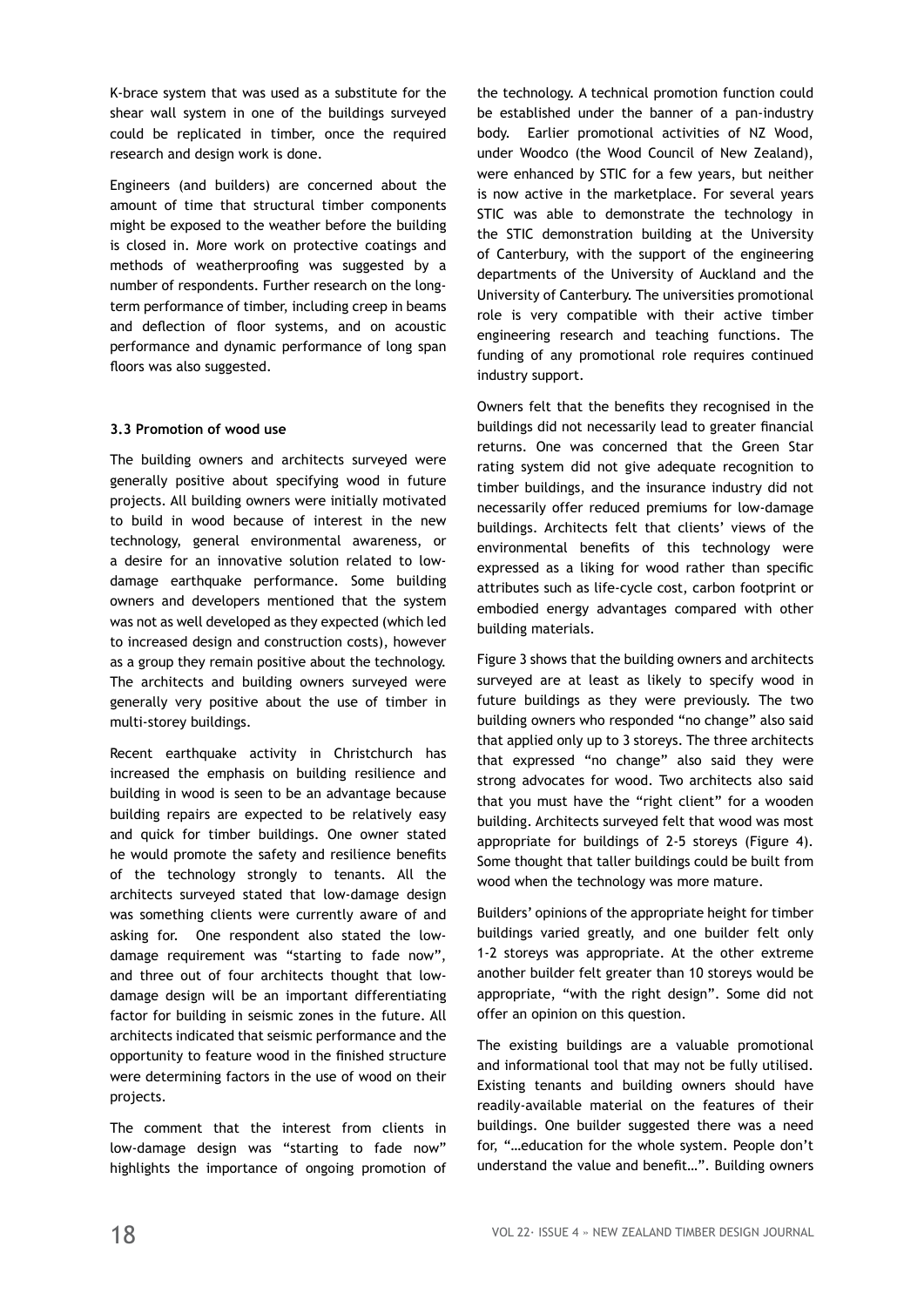**Figure 3:** *As a result of your experience with the current project, has your likelihood of specifying wood in the structure changed?*



**Figure 4:** *How appropriate do you think wood is for buildings of different heights (architects only)?*



frequently mentioned the importance of aesthetic benefits of wooden buildings.

Builders and architects were asked to identify benefits from using wood and barriers to greater wood use, to provide insights into how wood could best be promoted. Results from these queries are provided in Table 1 and Table 2 for Architects and Builders, respectively.

Three out of four builders were very positive about the use of wood. The one who was not positive stated that, with the current state of expertise and knowledge in the industry, there were no benefits and some major drawbacks to wood. The same builder commented, "…it would be hard to contemplate a design that is cost-effective and simple enough to erect".

A number of respondents stated that on a "like-forlike" basis costs were very similar, and noted that the new timber technologies produce high-performance buildings, and a similar standard of performance in concrete would cost the same. They also noted that there was, "…a lot more steel going into buildings in Christchurch now than previously…", and that it was important to compare costs for timber buildings with current costs of concrete and steel buildings of an equivalent specification and not historical costs. Figure 5 reflects these views.

## **3.4 Assessment of fabrication and construction capability**

The level of sophistication and expertise within the manufacturing and fabrication industries was seen as a major issue by both engineers and builders, with other respondents echoing their concerns. One respondent used a Melbourne-based prefabricator, and expressed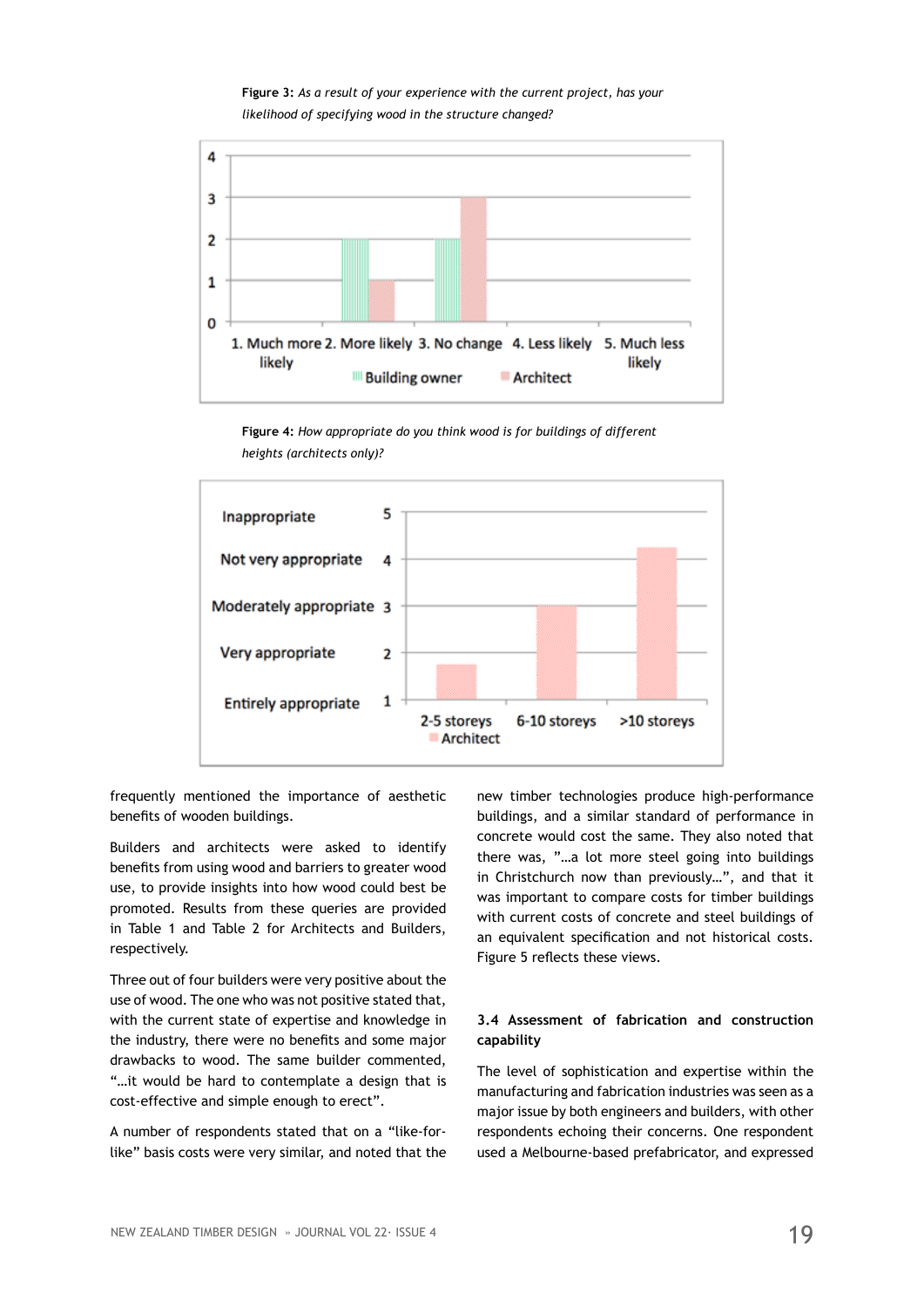Table 1: Architects' perceptions of benefits of, and barriers to use of wood in construction

| <b>Benefits</b>                       | <b>Barriers</b>                               |
|---------------------------------------|-----------------------------------------------|
| Resilient structure using STIC system | Large structural members and wide shear walls |
|                                       | (interfering with lines of sight and vistas)  |
| Light weight reduces foundation costs | Perception of higher cost                     |
| Cost-effective if fabricated properly | Appearance of LVL may turn some clients off   |
|                                       | (industrial-looking product)                  |
| <b>Faster construction time</b>       | Lack of knowledge among architects            |
| Sustainability story                  | Perceived fire performance                    |
| Local design using local materials    | Lack of a track record - seen as experimental |
|                                       | until more buildings are built                |
| Aesthetics / natural appearance       |                                               |

Table 2: Builders' perceptions of benefits of, and barriers to use of wood in construction

| <b>Benefits</b>                                  | <b>Barriers</b>                                                                                                                                                                                                            |
|--------------------------------------------------|----------------------------------------------------------------------------------------------------------------------------------------------------------------------------------------------------------------------------|
| Ability to do more off-site, which leads to less | Incorrect perception that it is much higher in                                                                                                                                                                             |
| resources required on-site (smaller cranes,      | cost (in fact possibly only slightly higher costs)                                                                                                                                                                         |
| fewer contractors, etc.)                         |                                                                                                                                                                                                                            |
| Less risk of construction error                  | Architects' expectations of timber "look". One<br>respondent highlighted that the LVL should be<br>presented to prospective clients as a natural<br>product complete with defects such as knots<br>and other imperfections |
| Should be promoted to developers and landlords   | If alternatively the product is presented as                                                                                                                                                                               |
| who wish to create a natural environment         | being free of visual imperfections, then it is                                                                                                                                                                             |
|                                                  | likely costs will be too high and expectations                                                                                                                                                                             |
|                                                  | will not be met                                                                                                                                                                                                            |
| Ease and speed of construction (with the right   | Slow construction, not cost effective                                                                                                                                                                                      |
| staff), it can be much quicker than concrete     |                                                                                                                                                                                                                            |
| Easy for follow-on trades                        | Too complex                                                                                                                                                                                                                |

**Figure 5:** *How would the total out-turn cost of the engineered timber structure in this building compare with a structure in steel or concrete with equivalent amenity, performance and visual specification?*

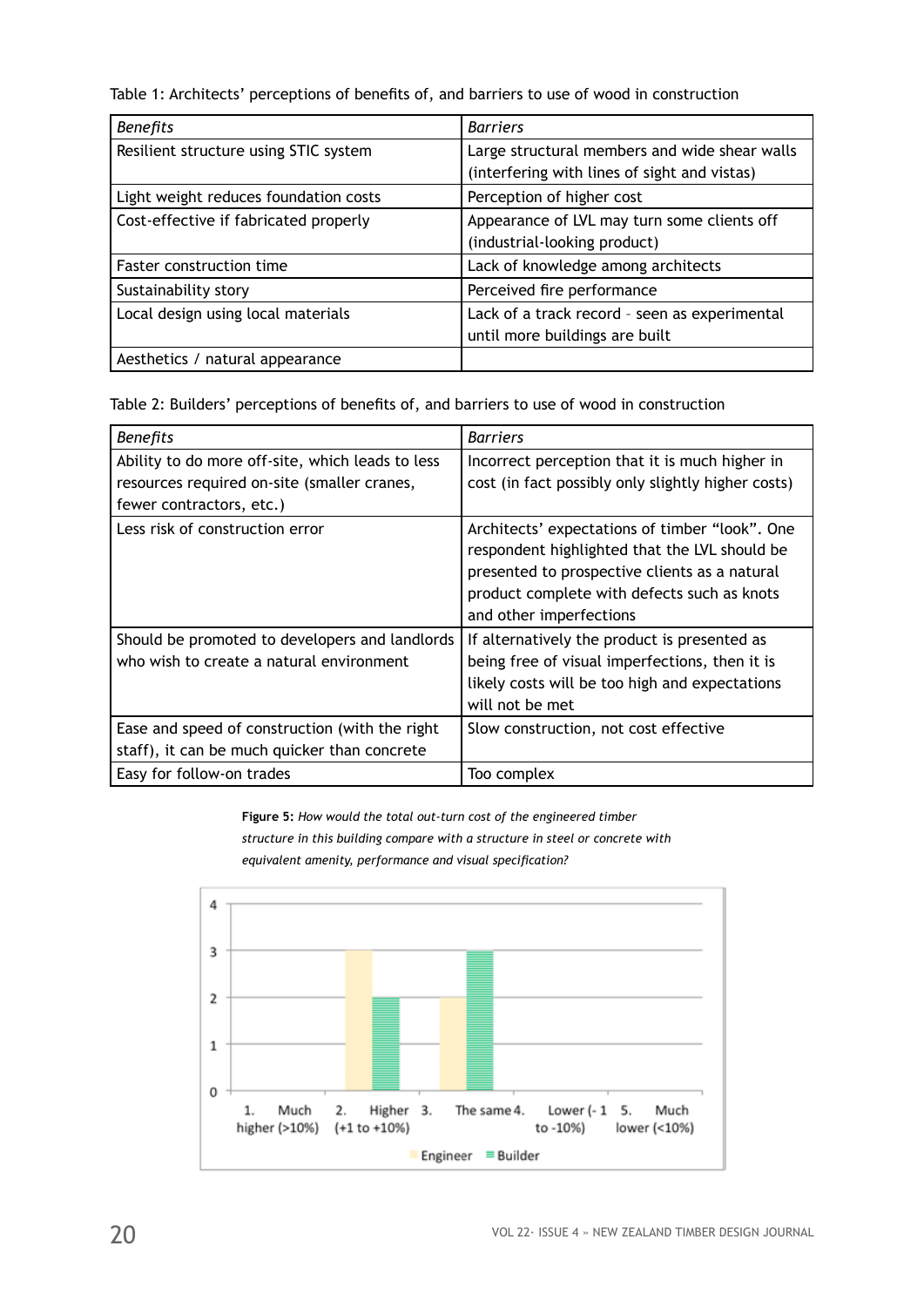a view that the New Zealand prefabricators are not competitive in technology, expertise or approach. While respondents were pleased that two fabricators had recently purchased new technology cutting equipment (CNC routers), they also stressed that the issues were not just related to technology. They felt the fabrication industry needs to have a better understanding of engineers' requirements, and how to meet those needs.

Structural wood component fabrication needs to be aligned to the processes for building approval, such as producer statements. Fabricators need to adopt the subcontracting business model, rather than a supplier model. One respondent noted: "there are long-term liabilities in the building industry. Timber prefabricators are not aware of how to manage these liabilities". It was noted that: "the manufacturing industry doesn't have the sub-contractor mind-set. Risks are huge if industry doesn't have the right expertise. Current New Zealand industry does not have the required mind-set, technical expertise or equipment"

Most builders highlighted concerns with the existing pre-fabrication capability, including skill, mind-set, equipment, location and logistical issues. Performance issues were also mentioned, and fabrication costs need to come down, in order for timber buildings to be competitive. From a builder's viewpoint, the problems with fabrication also often related to the lack of local (i.e. Christchurch) manufacturing facilities. This led to a lower level of understanding between the fabricator and the builder, increased logistical issues (trucking cost and availability) and increased scheduling problems between manufacture and construction. Three out of the four architects expressed concerns about the capability of the timber fabrication industry.

The steel fabrication industry may be a good model to follow here – steel fabricators have the capability to feed digital information from 3D drawings directly into their cutting machines. The fabricator will manufacture and assemble components, transport them to the site and erect them. This makes the builder's job simpler in a number of ways, including reduced coordination of subcontractors, all warranties are provided, scheduling and also that delays are internalised by the steel fabricator. The building industry is accustomed to the routine provision of the required warranties and certification, and a subcontractor relationship model, and the timber industry needs to recognise this by adopting a similar model.

A number of respondents noted that it may not be necessary for the wood industry to emulate this model in full, because builders routinely employ carpenters, who are accustomed to working with wood. On the other hand, builders are not always used to working with wooden components that are engineered to high tolerances, and one suggestion was to, "…use a skilled carpenter not a formwork carpenter, when building with this technology". By contrast with the fabrication industry, there was much greater confidence in building contractors with two respondents indicating no concerns and the other two stating that there were no concerns, "if you got the right contractor".

#### **3.5 Information for architects**

Some respondents suggested that providing material for architects' continuing professional development courses (such as those provided by the NZ Institute of Architects) on the use of wood in multi-storey buildings would increase architect's willingness to design in wood. A number of respondents highlighted that a timber building fostered a feeling of wellbeing for occupiers, and a number commented on the impact of the NMIT building on them personally. Timber aesthetics were described almost universally as a major selling point for timber in both the conceptual stage and in the build, and for the building occupiers. The less-tangible benefits of wood have been documented as described by Taggart (2011), and should be better understood by the architectural profession.

#### **4 CONCLUSIONS**

The updating of the New Zealand timber design standard and supporting documentation was consistently seen as a very high priority by those surveyed. Completing this action will provide benefits for reducing the cost of design and construction, and will assist the uptake of the new technology by reducing uncertainty and professional risk.

The four buildings studied in Christchurch represent a significant increase in the practical experience required to build engineered timber buildings efficiently and competitively. It is important that this momentum is maintained so that the full benefits of building in wood are realised. Many of the respondents to the survey made the point that costs will reduce as more buildings are built. One of the engineers commented that while the first building took longer and required a higher level of expertise, the next one